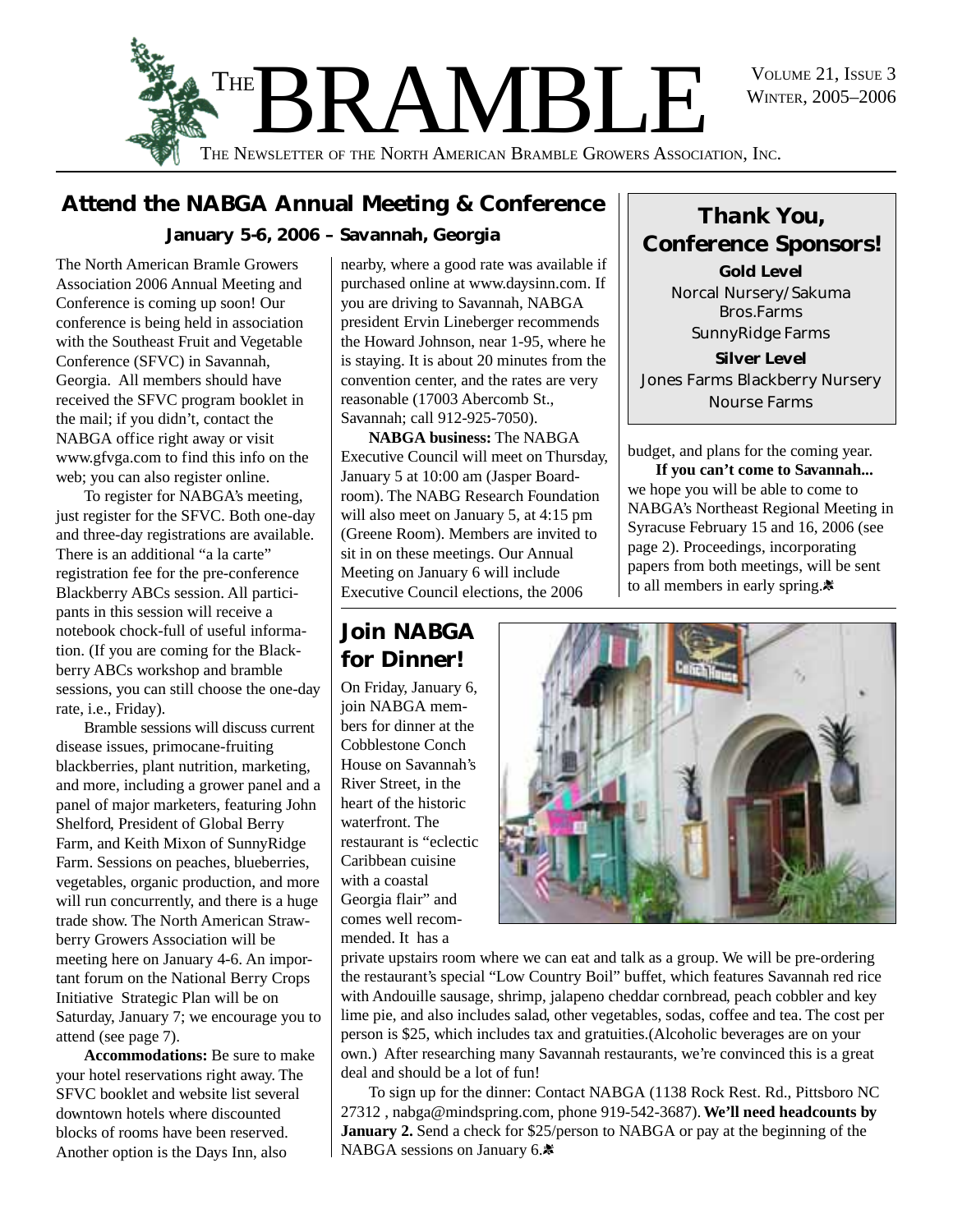#### E V E N T S

January 5-6 – **NABGA Annual Meeting and Conference.** See page 1.

January 9-10 – **57th Western Small Fruit Pest Conference** at Washington State University's Mt. Vernon Research and Extension Center. For more information contact Tom Walters at 360-848- 6143 or twwalters@wsu.edu.

January 23-27 – **Florida Strawberry Tour,** organized by the NC Strawberry Association, to see farms and research. For details, visit www.ncstrawberry.com.

January 31 - February 2 – **Mid-Atlantic Fruit and Vegetable Convention,** Hershey Lodge and Convention Center, Hershey, PA. For more information, contact PVGA at 717-694-3596 or pvga@pvga.org.

February 15-16 – **NABGA Regional Meeting,** Syracuse, NY. See box to right.

March 7-8 – **Illinois Small Fruit School,** Mount Vernon, IL. Sessions cover production, pest management, and marketing, plus trade show. For information, contact Mosbah Kushad, 217-244- 5691, kushad@uiuc.edu.

#### **Do we have your email and web addresses?**

Providing your email allows NABGA to send you timely email notices. NABGA also puts a link to all member websites on its own website. Check your membership listing in on-line Membership Directory at www.raspberryblackberry.com, in the Members Only section. Send additions/ changes to nabga@mindspring.com.

**The BRAMBLE** is a quarterly publication of the North American Bramble Growers Association (NABGA) and is a benefit of membership in the association. For sample copy, reprint permision, membership information, and advertising rates, contact NABGA

1138 Rock Rest Road Pittsboro, NC 27312 Phone: 919-542-3687 Fax: 919-542-4037 Email: nabga@mindspring.com

*The Bramble © NABGA 2005*

### **NABGA Regional Meeting February 15-16, 2006 Empire State Fruit and Vegetable Expo Syracuse, New York**



NABGA will hold a Regional Meeting in cooperation with the New York State Berry Growers Association as part of the Empire State Fruit and Vegetable Expo, at the Oncenter

Convention Center in Syracuse, NY. All members should have received a booklet about the meeting, but may find it a bit hard to pick out the bramblerelated sessions. Here's the program:

#### **Tuesday, February 14**

Sessions on potatoes, tree fruit, cabbage, beans & peas, with the trade show opening at 11:00 am. No small fruit sessions.

#### **Wednesday, February 15**

10:00-11:30 **Bramble Growers Roundtable.** Issues on the table include weed problems in established plantings and acquiring and keeping good labor; NABGA expects to have resource persons on hand. But we can take up whatever's on *your* mind; plan to share your own experiences and concerns.

#### 11:30-2:00 **Lunch and visit trade show**

2:00-5:00 **ABCs of Raspberry Production.** Production basics for new growers or a refresher for experienced growers. Led byMarvin Pritts, Courtney Weber, and Cathy Heidenrich of Cornell and Nate Nourse of Nourse Farms.

Evening: **NABGA Hospitality Room and Discussion Session** at the Holiday Inn Liverpool.

#### **Thursday, February 15**

9:00-4:35 **New York State Berry Growers Annual Educational Meeting.** Lots of bramble talks, plus strawberries and blueberries! See the detailed schedule in the program booklet; here are the topics in brief.

- Black raspberry potential
- Fruiting raspberries in the fall using high tunnels
- NABGA and the national issues affecting bramble growers
- New developments for efficient pesticide applications
- Fruit Products- 21st Century style
- Economics of high tunnels
- Blueberry disease research
- Reducing weed pressure in strawberries using buckwheat
- Current research on powdery mildew control in strawberries
- The trade show also continues all day Thursday

**Cost:** Single-day pre-registration (by February 1) is only \$30, and two- or threeday registration is \$55/person. Registration at the door is \$40 and \$65.

**Travel & Accommodations:** The official hotel for the Expo is the Holiday Inn Liverpool. Rooms are available for a dicounted rate of \$69.95. Call **315-457- 1122** to make reservations; mention the Expo to get the discount. There is free shuttle bus service to/from the Oncenter during the Expo. Parking at the hotel is free; parking at the Oncenter is \$5/day. The nearest airport is the Syracuse/ Hancock airport, about 10 minutes from the hotel. For free shuttle service to the hotel, just call the hotel from the airport. $\ast$ 

*Thanks to Executive Council members Nate Nourse and Dena Fiacchino for their work to help plan this meeting. Hope to see you there!*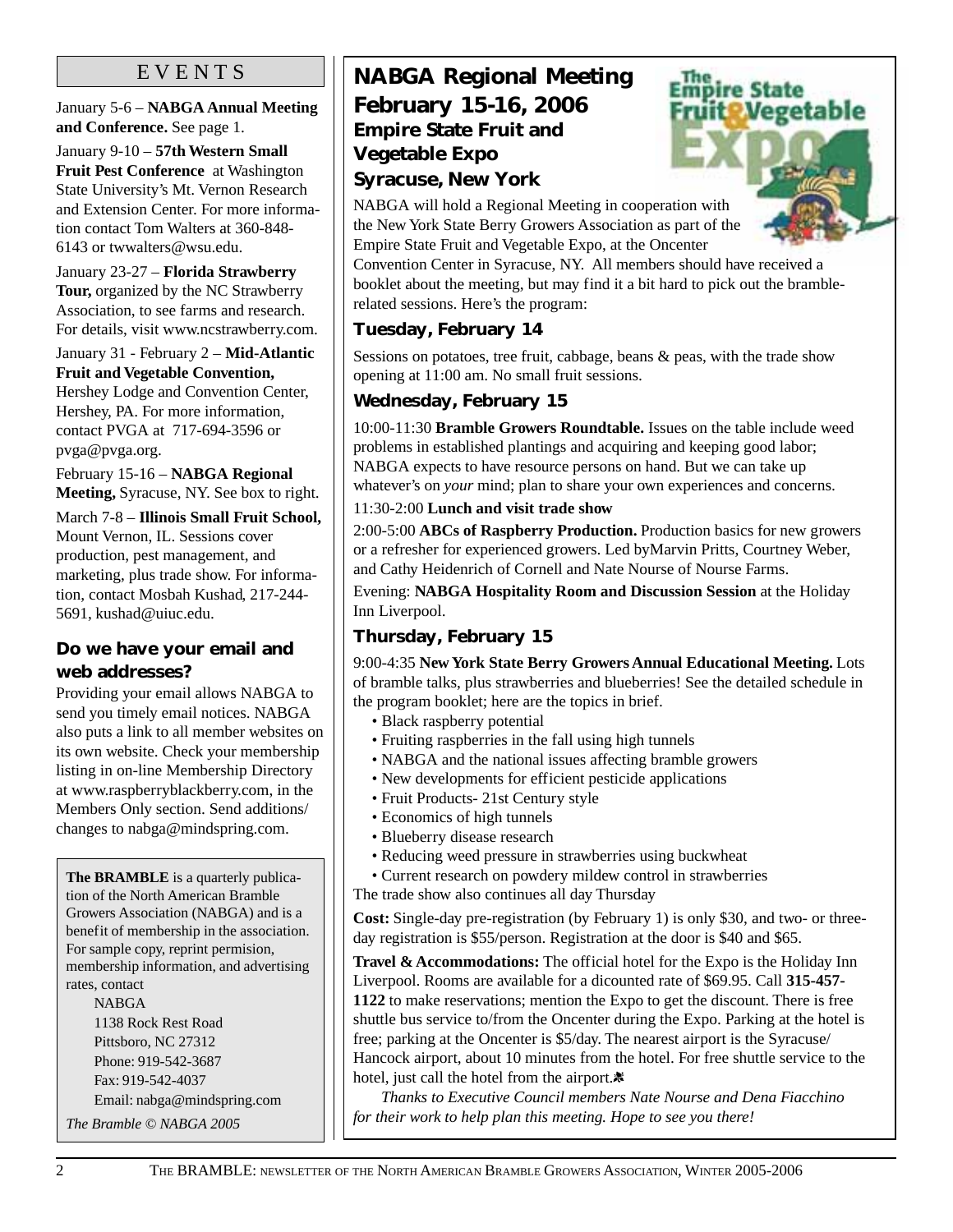### **A New Bramble Resource**

A new electronic resource is now available for bramble growers and others interested in the bramble industry. Under the sponsorship and funding of NABGA, a web site has been created by Doug Pfeiffer, Tony Bratsch, and Jerry Williams of Virginia Tech, entitled "Bramble Production and IPM News" You can find it at

**http://www.nabgaipm.shorturl.com**

While there is a focus on pest management issues, the site also provides access to information on other bramble production topics. The main features of the site are:

- Bramble resources: links to publications, and listings of bramble faculty by state
- Current issues upcoming meetings, regulatory alerts with deadlines for public comment
- Bramble pest biology
- Insect and disease control recommendations
- Pesticide regulatory changes, based on daily checks of the Federal Register Pesticide section
- Labels and MSDS for pesticides recommended in bramble production.

A streamlined version of this site has also been developed for downloading onto PDAs.

**Listserv:** In addition to the web site, a listserv has been created at Virginia Tech to allow discussion of bramble related topics. Regulatory alerts, where public comment is requested will be posted here (to reduce the need to actively check the web site for announcements), in addition to other timely announcements. Members may post question to the group as well. Contact Doug Pfeiffer, Entomology Dept., Virginia Tech (dgpfeiff@vt.edu), to be added to the listserv.

### R E S O U R C E S

The **Berry Health Benefits Network** – http://berryhealth.fst.oregonstate.edu/ is a web site that came out of the Berry Health Benefits Symposium held last summer in the Pacific Northwest.

# *Briefly Speaking...*

You would think that with all the developments in communications technology, the task of sharing ideas and working together to achieve common goals would be easier. But it seems there are more problems attributed to poor communication than ever before. As an example, many of the complaints associated with the Hurricane Katrina relief efforts now appear to be due to people's communication failures rather than equipment. My thinking is that as we rely more on the tools of communications, such as computers and wireless technology, we do so at the expense of time devoted to critical thinking, formulating relevant concepts, and listening for understanding. We also assume too often that if thoughts are written or spoken to others, communication has taken place.

Our organization was established in 1985 for the purpose of assisting bramble growers, collectively, with some of their needs. The three needs of highest priority that were selected for 2005 are:

1. Promotion of blackberries and raspberries to the consuming public

2. A unified voice to represent the bramble industry

3. Improved communications among all associated with the bramble industry, and easier accessibility by interested individuals to educational programs of the organization.

In reviewing recently the progress being made by NABGA toward our 2005 goals and projects, I was very pleased. Action projects started to address these needs include upgrading *The Bramble* newsletter, website development, joining with other organizations to conduct regional education programs, and partnering with major berry organizations to form the National Berry Crops Initiative.

But then I realized that all of the goals presumed effective communications. To say that we now have a great website and an improved *Bramble* newsletter does not mean that we are reaching our goal for better communications; these are tools. A true test of how well we are proceeding toward our mission will require involvement by NABGA members and others that we are communicating with.

As we approach the Annual Meeting to be held in Savannah in January, your critical thinking and feedback are needed. I am asking you to:

1. think about the bramble industry and your needs as a grower

2. contact a regional representative, officer, or the NABGA Executive Secretary and express your thoughts before we meet in early January

3. attend at least one of NABGA's two conferences this winter, if you can

4. be prepared to participate in NABGA during the coming year, whether by writing for the newsletter, serving on a committee, helping plan a mccting,or using the on-line communication tools we are developing. Continue to let us know your needs and how NABGA can help you, and share your own expertise.

The bramble industry is in a great position for growth. Our organization is also in a great position to support growers in this growth process.

Be involved . . . communicate.

*—Ervin Lineberger, NABGA President*

**The World's Healthiest Foods** is a link on the above site, and also has a great deal of food health information. Visit http://www.whfoods.com

The **2006 New England Small Fruit Pest Management Guide** is now on the web at www.newenglandvfc.org/ or available by calling 413-545-4347.

A **2005 Southeast Regional Brambles Integrated Management Guide** has recently been posted on the web site of the Southern Region Small Fruit Consortium (along with guides for other small fruits), at http://www.smallfruits.org/ SmallFruitsRegGuide/index.htm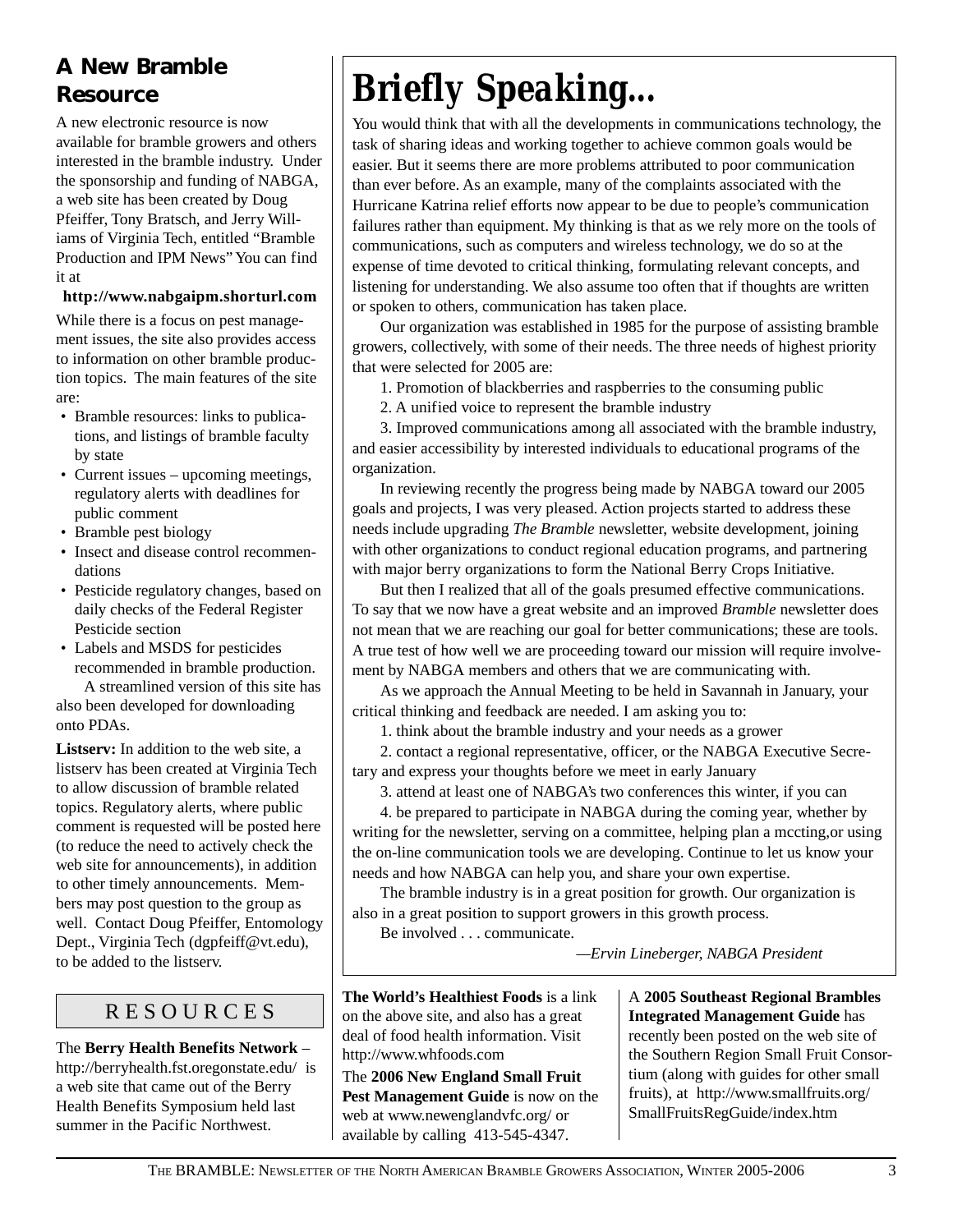### **Cane Blight of Blackberry**

*By Phillip M. Brannen, University of Georgia Extension Plant Pathologist, and Gerard Krewer, University of Georgia Extension Horticulturist*

Cane blight can be a major disease of blackberry in the Southeast, resulting in severe losses – sometimes resulting in the complete destruction of fruiting canes in any given year. It is generally not reported in other states as a major disease of blackberries, except when winter injury occurs on thornless blackberries, and most of the reports are associated with raspberry. However, wet, humid conditions observed in Georgia and other southeastern states allow for significant losses following pruning or other injuries to the primocane.

**Causal organism.** Cane blight is caused by *Leptosphaeria coniothyrium*, a common fungus which also causes stem canker on roses and other ornamentals. The fungus produces two types of fruiting structures (pseudothecia and pycnidia), both of which are largely buried in the dead bark tissue. Likewise, the fungus produces two respective spore types (ascospores or conidia). County extension offices can diagnose this disease, either directly through in-office examination or through shipment to extension diagnostic clinics. Incubation of dead stems in a moist chamber (sealed



*Symptoms of cane blight. Following infection, dead and dying floricanes are observed in the spring and summer. Dead canes may have a silvery to gray appearance. Damage is generally associated with pruning cuts, especially large ones.*

plastic bag with a moist paper towel or similar system) allows for accurate diagnosis; within 3-4 days, sporulation of both fungal spore types can be observed, and microscopic observation of the spores can be used to confirm the diagnosis. However, ascospores are seldom observed in North Carolina.

**Disease cycle and causal conditions.** The fungus overwinters on dead tissue of old floricanes (fruiting canes). If not removed, dead canes or cane tissue can

serve as a ready source of inoculum. Spores are produced from the spring through the fall, and spores infect injured primocane tissue. Therefore, the risk of cane blight is greatly increased when primocanes are injured or improperly pruned. Though pruning cuts provide a major infection site, insect damage, herbicide damage, freeze injury, or injury from farm machinery or other mechanical operations will likewise provide sites for infection to occur. If rainfall immedi-



*Disease cycle of cane blight. The cane blight fungus survives on dead canes or infected tissue. Infection of damaged primocanes occurs in the spring, summer, or early fall following injuries, such as those caused by pruning cuts. Following infection, symptoms of dieback may be observed, but symptoms often do not develop on the floricanes until the following spring.*

ately follows any injury, this furthers the likelihood of pathogen infection and establishment in the vascular tissue. Once primocane infection has occurred, the pathogen continues to invade plant tissue during the fall and winter, resulting in floricane bud failure and cane dieback in the following spring, completing the disease cycle.

**Symptoms.** In the summer, fall, and winter following the initial wound-site infection, cane blight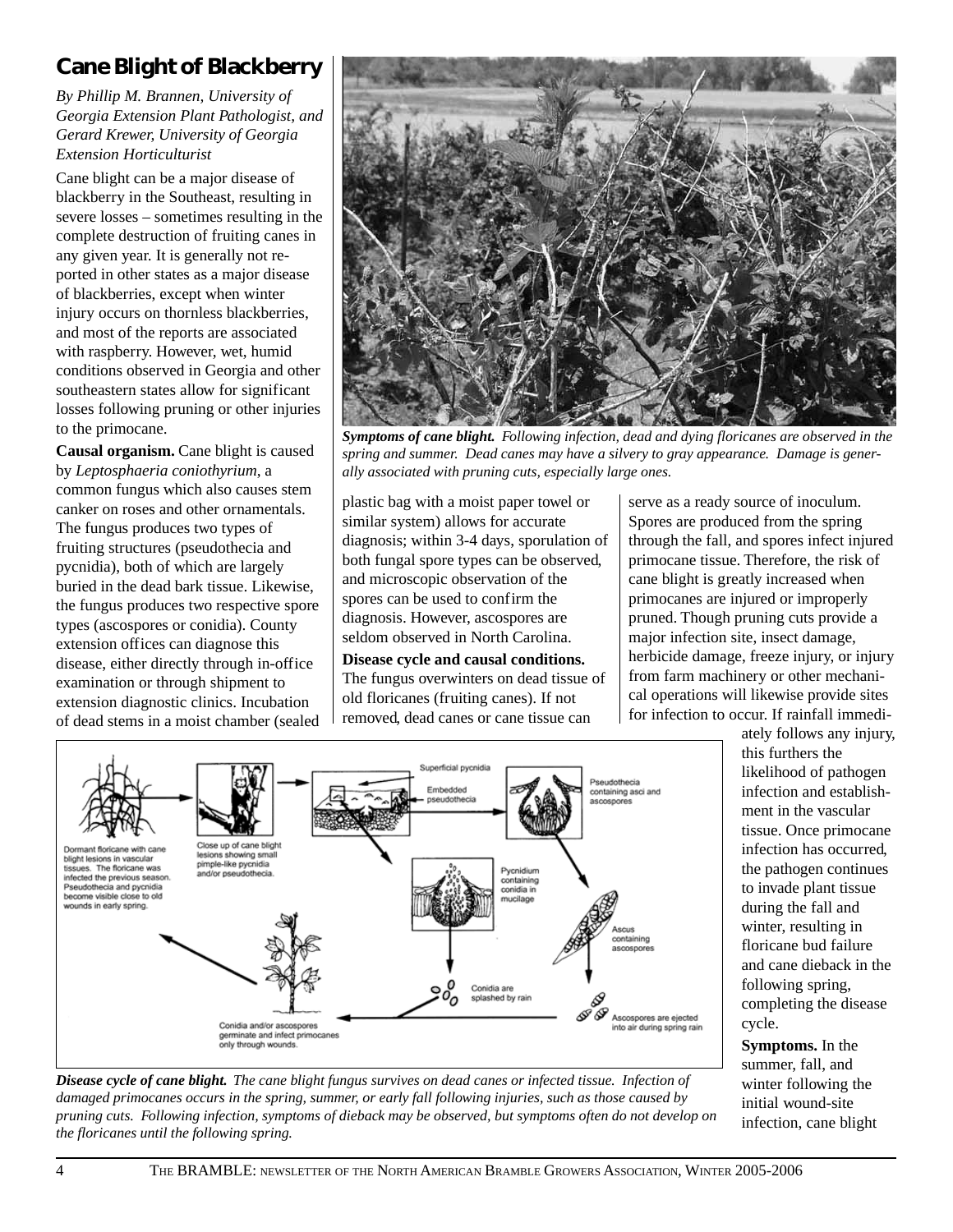lesions may develop on the primocanes; these lesions are generally dark red to purple with irregular purple borders – similar in appearance to those of Botryosphaeria cane canker. In some cases, lesions may extend for only a few inches, but canes can also be girdled by larger lesions or cankers, resulting in their death and complete loss of production the following year. Floricane lesions become brittle in the spring and summer, and released spore masses dry on the canes, often resulting in a silvery to gray surface appearance on dead tissue. With a hand lens, the fruiting structures will appear as small, black, pimple-like bumps which are largely buried in the blackberry tissue.

**Cultural Controls. 1.** Avoid wounding the primocanes whenever possible. However, pruning is necessary for blackberry production, so wounding will occur through pruning operations. Pruning wounds are the primary site of infection, especially following prolonged rains, such as those observed in tropical storms and hurricanes. Rainfall or overhead irrigation will disperse fungal spores to fresh wound sites and create favorable conditions for infection. Always check the weather forecast before pruning operations. If at all possible, prune when at least four days of dry weather is expected.

**2.** During the summer, "pinch off " or "tip" tender primocanes when they reach 3-4 feet in height. This is accomplished by removing 1-4 inches from the primocane tip. If possible, instead of clipping, continue to "pinch" prune during all summer pruning. To reiterate, pruning of primocanes should be timed to allow for "pinching off " of the upper tips, as opposed to making severe pruning cuts with shears. Pinched tips have minimal damage, and they heal quickly. Unfortunately, when canes become too tall, use of pruning shears becomes necessary, and they create wounds which open up the stems and pith for infection by fungal pathogens

**3.** After harvest, remove infected canes and all old floricanes each year, making cuts as close to the ground as possible. *continued on page 13*



*This list was developed by Dr. Gina Fernandez, Small Fruit Specialist at NC State University and reviewed by Dr. Marvin Pritts at Cornell. Chores and timing may be somewhat different in your area or for your cropping system. We plan to publish appropriate seasonal chores in each issue of the* Bramble.

#### *Plant growth and development*

- ❑ Plant is "dormant" and accumulating chilling hours.
- ❑ Some differentiation may be occurring in the flower buds.

#### *Pruning and trellising*

- ❑ Pruning should occur in late winter or early spring. Ice storms can do tremendous damage to plants and trellis systems. If you produce blackberries in areas where ice storms are common, pruning can take place early winter to help avoid severe damage. Wait until early spring to prune floricane raspberries so winter injured wood can be removed.
- ❑ Make trellis repairs after plants have defoliated but before pruning and training.
- *Erect blackberry types*
	- ❑ prune out the spent floricanes
	- ❑ Tie canes to wires in a fan shape
	- ❑ cut lateral branches back to 8-12"
	- ❑ thin canes to 6-8 canes/ hill (4 ft spacing)

*Trailing blackberry types*

- ❑ prune out spent floricanes
- ❑ tie or weave canes to wire so that they do not overlap
- $\Box$  prune side laterals to 12-18"
- $\Box$  thin canes to 6-8 hill (6-8ft spacing) *Primocane fruiting raspberries*
- ❑ Prune (mow) primocane fruiting types to the ground
- *Floricane-fruiting raspberries*
- ❑ prune out the spent floricanes
- ❑ tie canes to wires so they are spread out
- ❑ cut any lateral branches back to 6"
- $\Box$  thin canes to 6–8 / hill (3 ft spacing) or 3-4 canes per linear ft. of row

#### *Weed control*

- ❑ Many summer weed problems can best be managed in the fall and winter using preemergent herbicides. Determine what weeds have been or could be a problem in your area. Check with local extension agent for cultural or chemical means to control these weeds.
- $\Box$  Establishing new blackberry or black raspberry plants into rows of black plastic or landscape cloth can reduce weed problems significantly. For red raspberries, straw mulch works best since new canes will emerge within the row, and must be able to push through the mulch.

#### *Insect and disease scouting*

- ❑ Scout fields for insect and disease damage and remove those canes.
- ❑ If possible, remove any wild brambles by the roots that are within 600 ft of your planting during the winter, or treat them with Roundup in autumn.
- ❑ Apply liquid lime sulfur to dormant canes, just prior to bud break, for disease control.

#### *Planting*

- ❑ Growers in warmer areas can plant in December. In northern areas, set dormant plants in spring when the soil thaws.
- ❑ Take soil tests to determine fertility needs one year before planting. Amend the soil in the fall prior to spring planting.
- ❑ Prepare list of cultivars for next year's new plantings. A commercial small fruit nursery list can be found at at www.smallfruit.org or www.hort.cornell.edu/nursery.

#### *Water management*

- ❑ Make repairs to irrigation system (check pumps, lines, etc).
- ❑ Plants generally do not need supplemental water in winter.

#### *Marketing and miscellaneous*

- ❑ Order containers for next season.
- ❑ Make contacts for selling fruit next season.
- ❑ Attend grower meetings.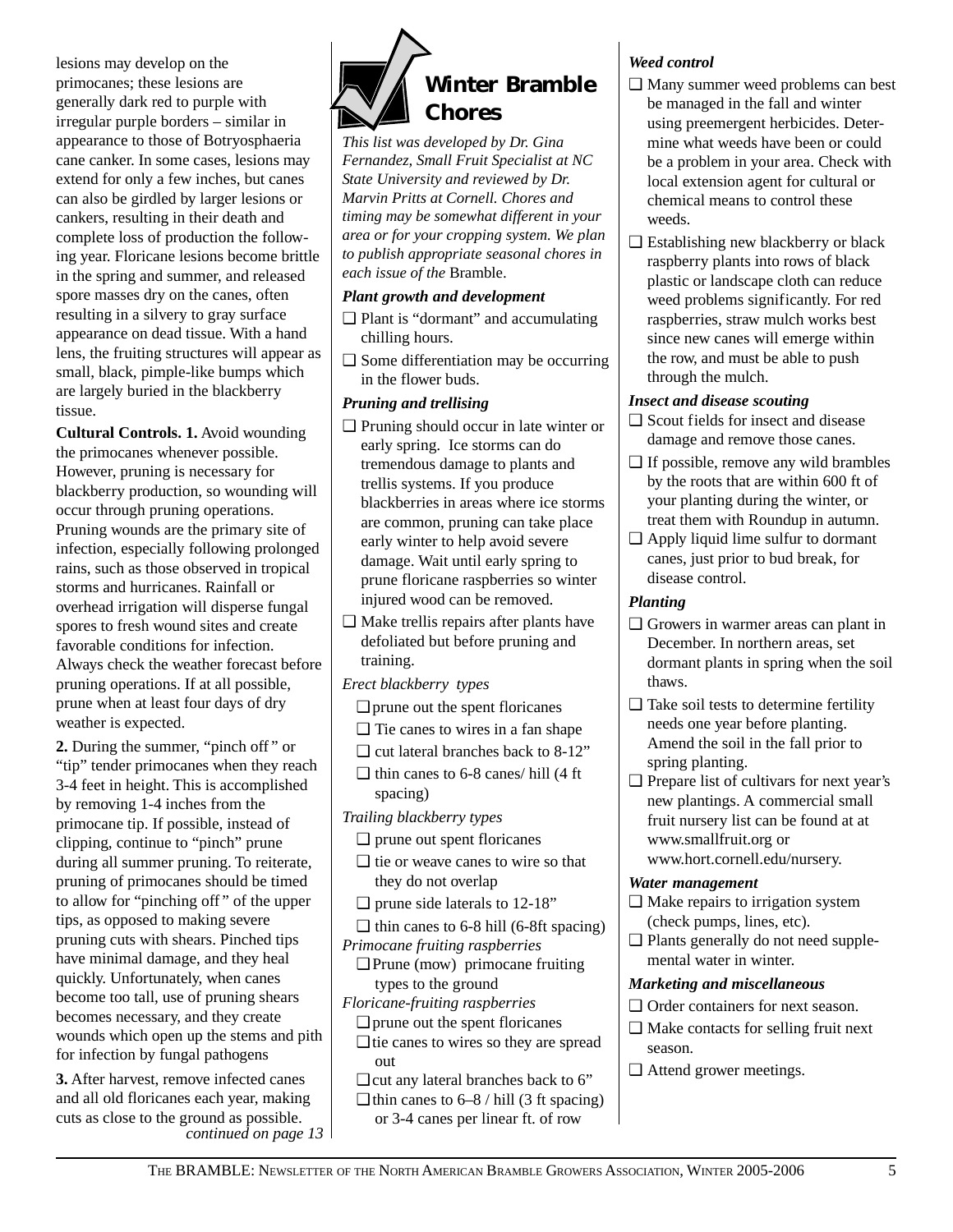### **Response of Erect Blackberries to Improved Water and Nutrients Management**

#### *By Charlie O'Dell, Extension Horticulturist Emeritus, Crows Nest Farm, Blacksburg, VA*

A few years ago we planted an acre of newer varieties of erect blackberries including thornless varieties Apache, Arapaho, Navaho, Chester and Ouachita, and thorny ones including Shawnee, Kiowa and Chickasaw. The planting was made on old recycled plasticulture strawberry beds after which pumpkins had been grown, followed by sweet corn, so these beds had been successioncropped four years—two in strawberries, one in pumpkins, one in sweet corn. Plant nutrients for succession crops had been supplied via fertigation through the drip irrigation lines based on soil tests of the beds before each succession crop, and on our experience with succession plantings on plastic mulch..

After spraying beds with Round-Up herbicide two weeks earlier, old plastic mulch, tattered and torn, was hand removed, as were the old drip lines.

Blackberry tissue-culture plug plants were set into the undisturbed beds using hand bulb setters to make planting holes every four feet apart in-row, one row per bed. Every other bed was planted to provide ten feet between rows. Under each plug plant about two teaspoons of three-month, slow-release Osmocote 14- 14-14 was hand placed, then covered with about one-half inch of soil to prevent direct contact of young, tender plant roots with the fertilizer pellets. Twice during that summer at six-week intervals, one-eighth cup of 10-20-20 granular fertilizer was side-dressed on the uphill side of plants (beds are on the contour of this hillside site). In the second and third years in early springs we side-dressed 300 pounds/acre of 10-20-20 fertilizer on the uphill side of the beds 4 to 6 inches away from plant stems.

Ram 17 heavy wall drip line tubing with fused-in emitters spaced every two feet apart was placed on each bed top about three inches from plants on the

uphill side of each row. Frequent timely rains that first summer and the next eliminated the need to hook up and use the drip irrigation system. In hindsight, those rains apparently lulled us right to sleep! The third spring we had a drought of over six weeks duration beginning just as plants began to wake up and make new spring growth, lasting well into bloom time. During bloom earlier side-dressed fertilizer was still somewhat visible on top of the beds and unavailable to the plants. Like all growers during spring months, we were very busy with many enterprises including strawberry frost control in other fields, finishing up blueberry and seedless grape pruning, raspberry fertilization and trellis construction, asparagus planting, and on and on. No thought was given to irrigating the blackberries this early in the season, assuming (assumptions will get you every time) that "Heck, blackberries are tough as weeds, they'll be fine."

An abundant blackberry bloom period occurred during this extremely dry period, especially bountiful on the vigorous variety Apache. We had visions



### World Famous Doyle's Thornless Blackberry Look what you can get from one plant

Totally thornless and does not sucker Yields 10–20 gallons per plant! Proven producer since 1975! Grows from Alaska to Florida ALL 50 states

Just one Doyle Thornless Blackberry yields more than 30 ordinary plants! Large, Sweet, Juicy Berries-sooo good!



Adapts to patios and small yards a big plus



**50¢ from your backyard!**

THOMAS E. DOYLE (6/26/1900–1/13/01)

No other blackberry compares to the Doyle! Great for commercial growers. Call or write for free literature.

# DOYLE'S THORNLESS BLACKBERRY INC.

**1600 Bedford Road • Washington, IN 47501 Tom Doyle 812-254-2654 fax 812-254-2655 tomdoyle@fruitsandberries.com www.fruitsandberries.com**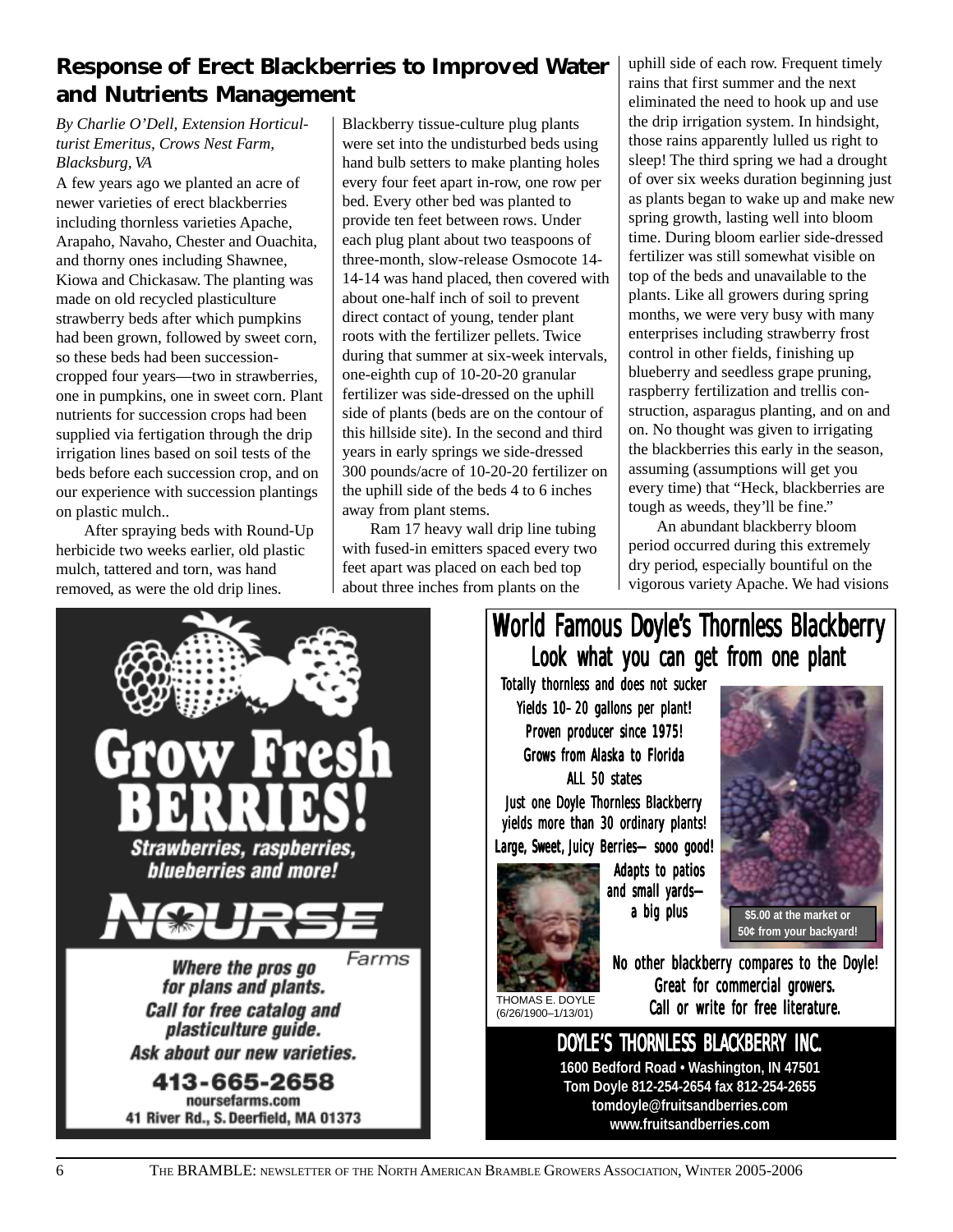of canes soon to be loaded with big, tasty, juicy, sweet blackberries! But suddenly pollinated blooms began to abort along with very young fruit, even though bees and native pollinators were abundantly present. We made almost no crop that summer, with Apache especially the hardest hit. Surprise! Cultivated, high yield blackberries are not a crop for arid desert conditions! We searched high and low for something to blame, but there was no one but us. We checked with other blackberry growers in Kentucky and North Carolina, with plant breeders, horticulturists and with growers at the annual NABGA winter conference. Several growers in other areas also experienced the same dry spring conditions and reported similar plant response, especially with Apache plants. Soil and plant tissue analysis in early summer showed that our levels of phosphorous, potassium and calcium were low in both soil and plants—not surprising since side-dressed fertilizer was still right there unused, unavailable, sitting on top of the beds where it had been placed at least six weeks earlier.

We then quit the search for the culprit, finally accepting the reality that it was us, and so we went to work, vowing to avoid future moisture stress on the blackberries. We hooked up the drip irrigation system already in place and actually began to use it on a regular basis. We began to irrigate the blackberries as we have always done with blueberries and primocane raspberries: at least twice a week when rains do not come, especially during bud, bloom and fruit development, then all summer long. Also, we began an intense, supplemental foliar feeding that includes calcium phosphite, potassium, and a plant bio-stimulant from seaweed extract along with very small amounts of nitrogen, applied with an air-blast sprayer every two weeks throughout the growing season.

The plant response was immediate! With regular, more constant soil moisture, plants could begin to extract fertilized soil nutrients previously unavailable to them on the dry beds. Supplemental light foliar "spoon feedings" of soluble plant nutrients twice monthly plus the catalyst effect of the bio-stimulant enhancing

### **National Berry Crops Initiative Update**

In the last issue of *The Bramble,*we discussed this Initiative and printed the assumptions, goals, and objectives of the draft Strategic Plan. The NABGA leadership has been very involved in this exciting effort (NABGA President Ervin Lineberger and Executive Secretary Debby Wechsler both serve on the Steering Committee). It has already had significant benefits in networking among segments of the berry industry!

#### **Stragetic Planning Workshop**

Now, you have an opportunity to help define priorities and action steps for this plan in a three-hour Stragetic Planning Workshop on Saturday, January 7, after the NABGA meeting in Savannah (a sister workshop will be held concurrently with our bramble sessions). Right now, we have a great list of everything we'd like to accomplish–you can help pick the most important items and develop the timeline and action steps that will make them happen. One important focus is the upcoming 2006 Farm Bill.

It is not necessary to preregister for this workshop, but you can arrange to see the work-in-progress spreadsheet (Excel) by contacting Tom Bewick at tbewick@csrees.usda.gov. A questionnaire will also be distributed in advance to those who have preregistered for the conference.

Visit the Initiative's new website, **www.nationalberrycrops.org,** to learn more.

nutrients absorption and utilization and the resulting plant growth, kept us busy summer topping and pruning! Senescence of stems and leaves was delayed, and we wondered if all this verdant succulent growth might reduce winter hardiness or overly delay fall hardening off of the plants. So, in very early October of each year, we now stop irrigating. We also only foliar feed potassium, twice during October, to help harden and toughen plant cells in preparation for winter dormancy.

This past spring provided the opportunity for the real test: we were hit once again with a very prolonged dry spring, and also with very extended cool weather compared to our averages. We kept day/night temperature records this spring, noting we did not get a 60 degree F. night temperature here until June 5! At first sign of new spring buds and leaves on the blackberries, we began to drip irrigate regularly, also applying supplemental foliar feed twice monthly. Again we had a very abundant and extended bloom season; the Apache plants and all varieties were covered with blooms. What a picture! This time they all "stuck", with no abortions or drying up of very young fruit. We enjoyed a very good crop of large, sweet berries from late July until late September over all of the varieties.

Apache was a very heavy yielder of very large berries, so we feel we have learned, finally, how to manage these newer varieties for profitable production into the future.

Summarizing the two main management points necessary for success:

1. Uniform, regularly applied soil moisture maintenance from early spring, and continuing all summer long;

2. Good soil-based plant nutrition has been further enhanced with regular light foliar feedings that include all plant nutrients in the program to balance the normal pattern of heavier spring nitrogen applications.

With plant nutrients and soil moisture working together as a symbiotic team, water and nutrients requirements are met and maintained, resulting in little or no plant stress from these factors. The payoff is in bountiful fruit, healthier plants, and extended harvests. Because better water and nutrients management have worked so well for our blackberries, we began using this same program on all our U-Pick crops including blueberries, all blackberries and primocane raspberries (we retired from strawberries) as well as with our fresh-picked asparagus and seedless grapes. So, bring on those three-berry cobbler pies and ice cream!❖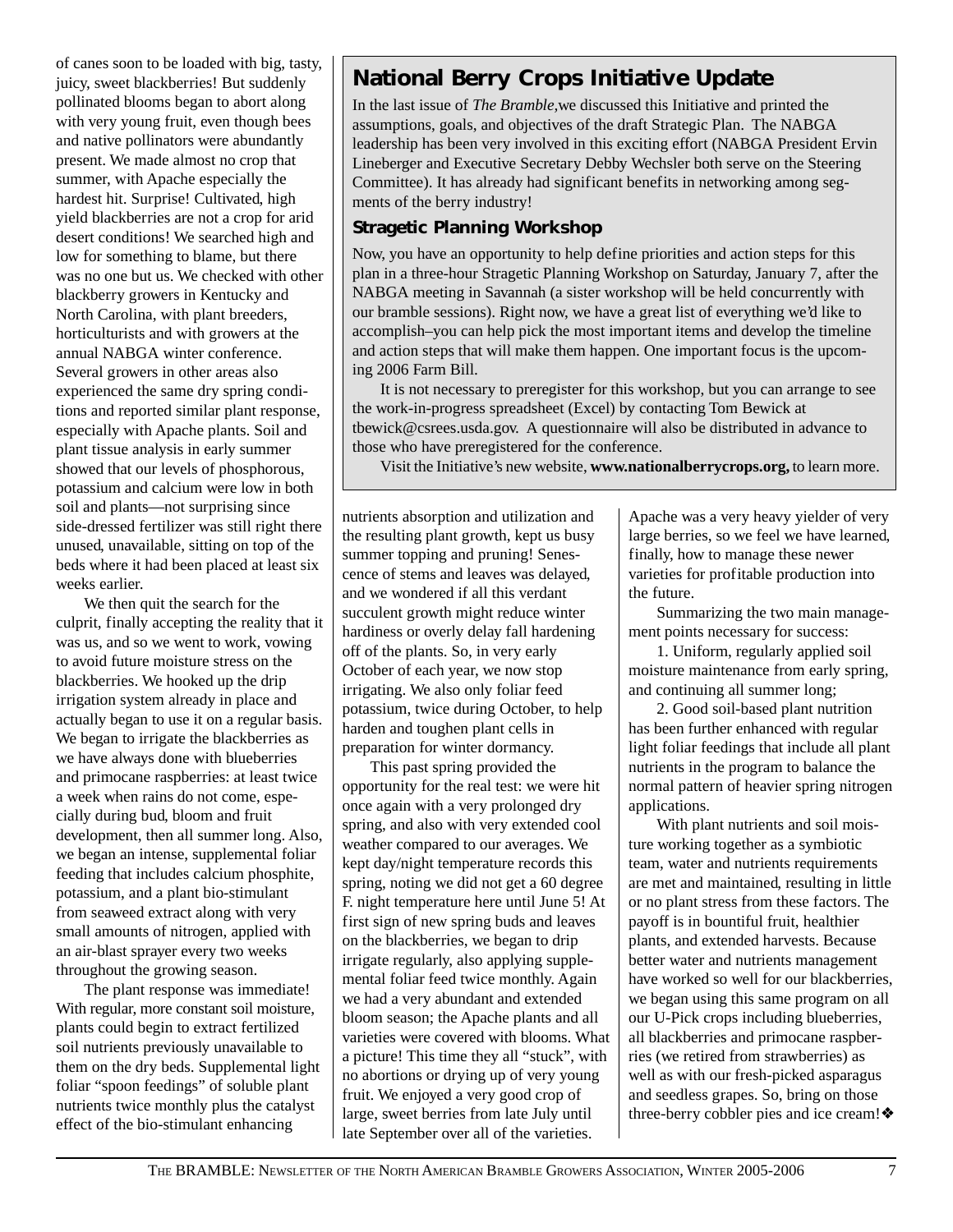### **Cultural Strategies and Organic Fungicides for Managing Gray Mold on Raspberries**

*By Elsa Sánchez, Kathleen Demchak and Graham Sanders, Department of Horticulture, Penn State University*

Funding jointly provided by the North American Bramble Growers Association and IR-4 was combined with funding from the State Horticultural Association of Pennsylvania and the NE Sustainable Agricultural Research and Education (NE SARE) program to implement and expand this study. The objective was to identify alternative fungicides and cultural strategies for gray mold management in raspberries. In our proposal to NABGA we proposed six treatments; however, with the additional funding we were able to include ten treatments in the study. A significant Extension component was included in the proposal submitted to NE SARE, which will allow information on small fruit diseases and new information gained from this study to be disseminated to growers.

The study was conducted at the Russell E. Larson Agricultural Research Center at Rock Springs, PA. The soil type is a Hagerstown silt loam and the crop planted previous to the raspberry crop was winter wheat. Summer fruiting red raspberry cultivars 'Nova' and 'Prelude' were planted in the site in May, 2004. The raspberry crop has been managed based on practices outlined in the current Commercial Berry Production and Pest Management Guide for Pennsylvania with the exception that only treatment fungicides have been applied.

Treatments included were based primarily on input by an advisory board of growers (Table 1). Endorse was included based on input from IR-4. Oxidate was used only in combination with other materials on the recommendation of a company representative.

Treatments were arranged in a randomized complete block structured as a factorial with two cultivars and ten gray mold management strategies (including

### R E S E A R C H R E P O R T **Table 1. Treatments used in this study.**

| $\sim$ 1. If cathering about in this beau $\mu$ . |                                                                                       |  |  |
|---------------------------------------------------|---------------------------------------------------------------------------------------|--|--|
| #                                                 | Treatment                                                                             |  |  |
| 1                                                 | Control 1 – No gray mold management. (water only sprayed).                            |  |  |
| $\overline{2}$                                    | Control 2 – Conventional fungicide program consisting of Elevate 50 WDG at 1.5        |  |  |
|                                                   | Ib/acre (fenhexamid, Arvesta Corp., San Francisco, CA) and Captan 50 WP at            |  |  |
|                                                   | 4.0 lb/acre, (captan, Arvesta Corp., San Francisco, CA) in rotation.                  |  |  |
| 3                                                 | Milstop at 3.75 lb/acre, (potassium bicarbonate, BioWorks, Inc., Fairport, NY)        |  |  |
| 4                                                 | Endorse at 1.8 lb/acre (Polyoxin D zinc salt, Arvesta Corp., San Francisco, CA)       |  |  |
| 5                                                 | Lime Sulfur Solution at 1% of spray solution volume (calcium polysulfide, Miller      |  |  |
|                                                   | Chemical and Fertilizer Corp., Hanover, PA)                                           |  |  |
| 6                                                 | Phostrol at 5 pt/acre (mono- and dibasic sodium, potassium, and ammonium              |  |  |
|                                                   | phosphates, Nufarm Americas, Inc., Burr Ridge, IL)                                    |  |  |
| $\overline{7}$                                    | Milstop at 3.75 lb/acre + Oxidate at 1% of spray solution volume* hydrogen            |  |  |
|                                                   | dioxide, Biosafe Systems, Glastonbury, CT)                                            |  |  |
| 8                                                 | Oxidate at 1% of spray solution volume* + Vigor Cal Phos at 4 gt/acre (nutrient       |  |  |
|                                                   | supplement comprised of phosphorus salts of calcium and copper, Agro-K Corp.,         |  |  |
|                                                   | Minneapolis, MN)                                                                      |  |  |
| 9                                                 | V-trellis (as a cultural control to improve sunlight penetration & drying of foliage) |  |  |
| 10                                                | Cane thinning (as a cultural control to increase air circulation)                     |  |  |

\*Oxidate was applied at 1% of spray solution volume for the first 3 applications, then changed to 0.33% of spray solution volume to align as closely as possible with label directions.

two controls). Each treatment was replicated four times with plots consisting of 12 foot long hedgerows. Rows were on 10-foot centers.

Treatments 1 - 8 (Table 1) were initiated at 10-15% bloom (early bloom), and then applied two more times at fiveday intervals during bloom. Treatments were discontinued briefly, then resumed when harvested berry counts reached 10- 15% (early harvest) and continued on five-day intervals. These timings corresponded to early, mid and late bloom, and early, mid and late harvest (Table 2; not shown here). Treatments were applied in a volume of water equivalent to 50 gal/ acre using a compressed  $\mathrm{CO}_2$  sprayer operated at 40 psi. Each application made to each plot was timed by a second person operating a stopwatch. All applications made were within plus or minus 10% of the target rate.

Cultural strategies (treatments 9 and 10 in Table 1) were not applied to the 2005 raspberry crop because the plants had not reached adequate heights to warrant trellising and the number of canes in each hedgerow was not high enough to warrant cane thinning. Vtrellising is currently being constructed. Canes were thinned to 5 to 6 per linear foot of hedgerow in August, 2005 to initiate the cane thinning treatment. Data from these two treatments will be collected beginning in the 2006 growing season, including microenvironmental factors. (Table 2, showing the 2005

fungicide application schedule, is omitted here).

We experienced drought conditions throughout much of the 2005 growing season. As a result, very little gray mold was observed in the field. If drought conditions exist for the 2006 growing season we will use an overhead irrigation to promote conditions conducive to gray mold development.

#### **Phytotoxicity Evaluation**

Phytotoxicity was evaluated for the fungicide treatments on the day following each fungicide application (Table 3). A visual rating scale of 0 to 100% using 10% increments was used.

Milstop applications resulted in chlorosis of leaf tissues. Plants applied with Oxidate + Vigor-Cal-Phos exhibited necrosis of leaf tissues. Applying Phostrol resulted in noticeable marginal and interveinal necrosis of leaf tissues. In general, 'Nova' was more susceptible to phytotoxicity than was 'Prelude'.

#### **Marketable Yields**

Fruit was harvested by hand every other day from each plot from June 27 to July 25, 2005 for 'Prelude' and from June 27 – August 2, 2005 for 'Nova'. Berries were sorted into marketable and unmarketable categories with those that were blemished considered unmarketable. Most blemishes were due to insect and mechanical damage. A lesser amount of diseased berries was also observed. Berries were weighed and counted and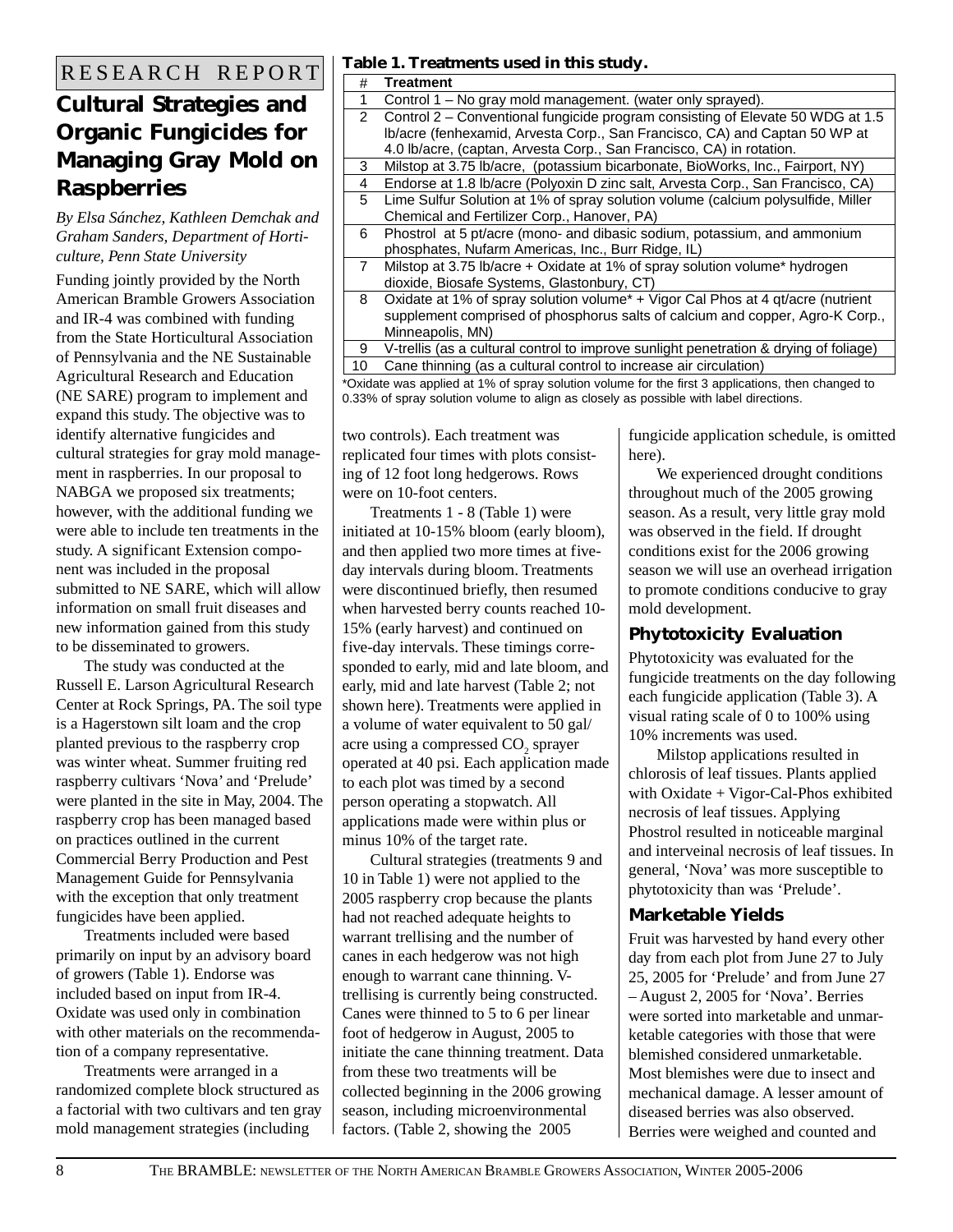**Table 3. Mean phytotoxicity ratings by fungicide treatment and cultivar.** *lium* spp.). We modified the protocol to

| <b>Cultivar</b> | <b>Fungicide Treatment</b>          | <b>Mean Phytotoxicity Rating</b><br>(% of leaf tissue affected) |  |
|-----------------|-------------------------------------|-----------------------------------------------------------------|--|
| 'Prelude'       | Control 1 - Water                   | 0                                                               |  |
|                 | Control 2 - Captan/Elevate Rotation | $\Omega$                                                        |  |
|                 | Milstop                             | 10 Chlorosis of leaves.                                         |  |
|                 | Endorse                             | 0                                                               |  |
|                 | 1% Lime Sulfur Solution             | 0                                                               |  |
|                 | Phostrol                            | 40 Marginal & interveinal necrosis                              |  |
|                 |                                     | leaves<br>οf                                                    |  |
|                 | Oxidate + Milstop                   | 10 Chlorosis of leaves.                                         |  |
|                 | Oxidate + Vigor Cal Phos            | 10 Necrosis                                                     |  |
| 'Nova'          | Control 1 - Water                   | 0                                                               |  |
|                 | Control 2 - Captan/Elevate Rotation | 0                                                               |  |
|                 | Milstop                             | 30 Chlorosis of leaves.                                         |  |
|                 | Endorse                             | 0                                                               |  |
|                 | 1% Lime Sulfur Solution             | 0                                                               |  |
|                 | Phostrol                            | 80 Marginal and interveinal                                     |  |
|                 |                                     | necrosis of leaves                                              |  |
|                 | Oxidate + Milstop                   | 30 Chlorosis of leaves.                                         |  |
|                 | Oxidate + Vigor Cal Phos            | 40 Necrosis                                                     |  |

immediately subjected to post-harvest evaluation (for more information see the section following).

In general, the raspberry crop was small (Table 4; not shown here). We are currently in the process of statistically analyzing the data; however, marketable yields ranged from about 60 – 90% and were higher from 'Prelude' than from 'Nova'. In addition to requiring more time for ripening, 'Nova' berries tended to remain firmly attached to the receptacle even when ripe and released easily from the receptacle only when they where a bit overripe. As a result these berries had more disease and insect damage than 'Prelude' berries leading to a lower percentage of marketable yields.

'Prelude' plants treated with the Captan/Elevate rotation, Endorse and Oxidate + Vigor Cal Phos produced the highest berry weight and number of berries per linear foot compared to the other treatments. 'Nova' plants treated with the Captan/Elevate rotation and Endorse produced the highest berry weight per linear foot compared to the other treatments. 'Nova' plants treated with the Captan/Elevate rotation, Milstop, Endorse, Phostrol and Oxidate + Vigor Cal Phos yielded the highest number of berries per linear foot compared to the other treatments. Individual berry weight was similar for both cultivars regardless of treatment.

#### **Post-Harvest Evaluation**

Fruit were evaluated after harvesting to

determine the effect of the fungicide treatments on shelf-life of the raspberries. After each harvest, a minimum of 15 ripe fruit from each treatment were placed in 28-celled plastic trays. When less than 15 fruit were harvested from a treatment plot, fruit from that plot was excluded from post-harvest evaluation for that harvest. The trays were then placed moist chambers. Moist chambers were one-gallon plastic slider bags lined with 2-layers of industrial hand towels that were moistened with tap water. Moist chambers were then placed in a cold room at 40 to 45ºF and visually evaluated daily for seven days for the presence of gray mold. Soon after implementing this protocol, it was determined that our storage temperature was not conducive for gray mold development. It was, however, conducive for the development of blue mold (*Penicil-* storage for three days at 40 to 45ºF followed by four days at room temperature to monitor blue and gray mold development. By storing the moist chambers at room temperature we observed gray mold development. We then adjusted the protocol to storage for three days at room temperature followed by four days at 40 to 45ºF because this better reflected the primary objectives of this study. Data collected are currently in the process of being statistically analyzed; however, the predominant diseases observed were gray mold, blue mold and rhizopus soft rot (*Rhizopus* spp.) and/or mucor mold (*Mucor* spp.). Additionally, berries treated with the Captan/Elevate rotation had the longest disease-free shelf-life followed by those treated with Endorse compared to the other treatments.

#### **Additional Outcomes**

Several additional products have been developed or are planned as a result of this study, including several publications. One such publication is an article that appeared in the *Vegetable & Small Fruit Gazette and Pennsylvania Vegetable Growers Newsletter* that was entitled "In Search of Sustainable Botrytis Management" (http://hortweb.cas.psu.edu/ extension/vegcrops/vegetable\_gazette/ 2005/june2005.htm#organic). Another article on the horticultural characteristics of 'Nova' and 'Prelude' is in development for publication. We plan on developing an extension article based on the two-year results of this study next year. We also plan on developing manuscripts for

*Continued on page 11*

# **STRAWBERRY & RASPBERRY PLANTS**

**Blackberry Canes, Asparagus Crowns, Rhubarb &** Horseradish, Blueberry, Black Currant



 $R.R. \#2$ Simcoe, Ontario Canada **N3Y 4K1** 

All plant material is grown under recognized Provincial or State Programs.

CALL FOR FREE CATALOGUE Phone: 1-519-426-3099 Fax: 1-519-426-2573 www.strawberrytyme.com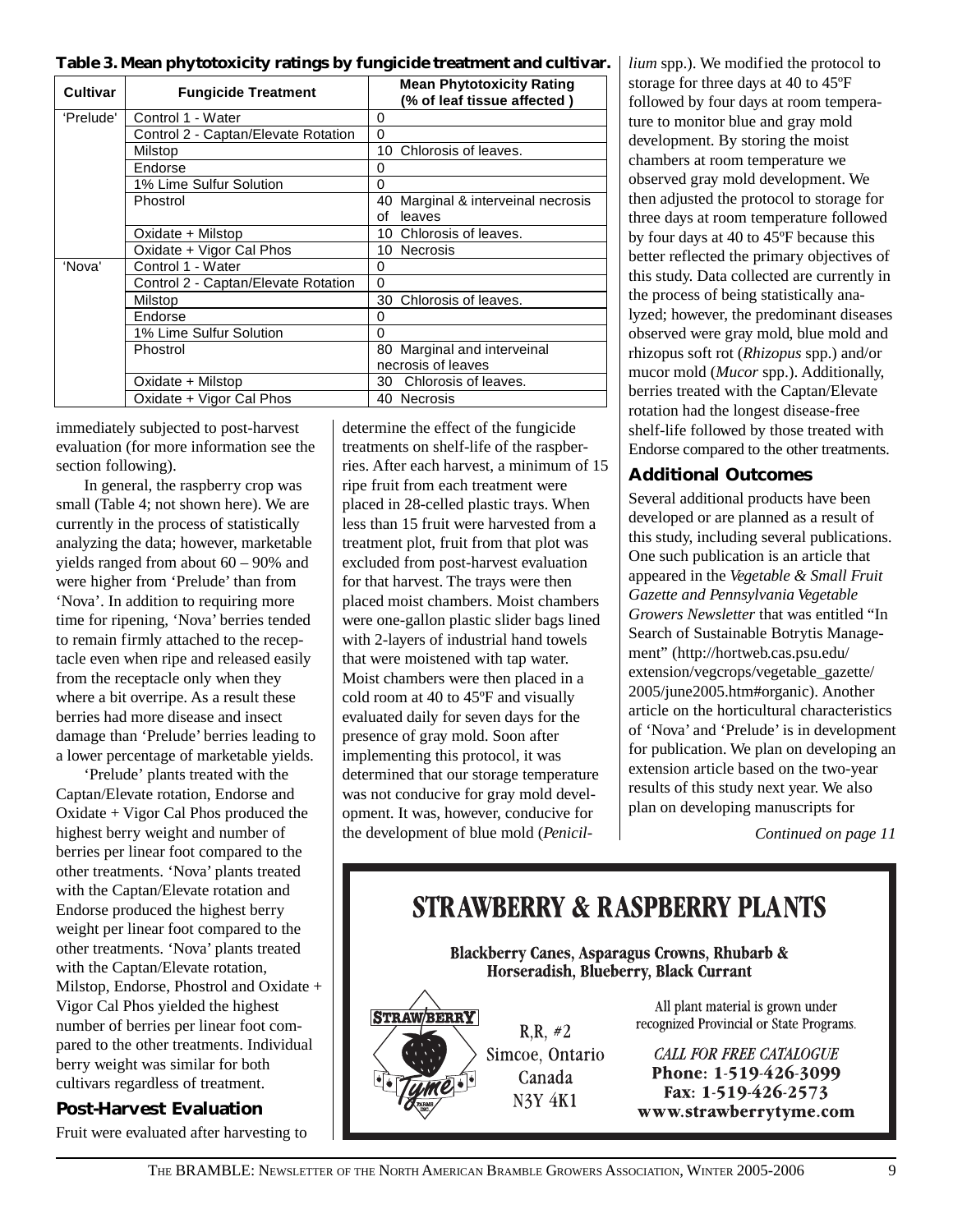### **Concept Paper: Specialty Crops and the Farm Bill**

*This document, being shared widely among specialty crops groups and state Farm Bureaus, comes via the United Fresh Fruit & Vegetable Association.*

The Farm Bill Task Force, comprised of fruit and vegetable producers with similar interests in Farm Bill policy, has developed a Farm Bill Concept Paper on key policy issues the group would like to see included in the 2007 bill. The next step is to garner support for the Concept Paper from Farm Bureaus and allied industry groups. Production of the Concept Paper is the first step in a process to draft a Farm Bill that reflects minor crop priorities as well as those of the program crops so that a balanced bill can be passed. Below is a list of the principles and priorities of the concept paper.

#### **Fruit and Vegetable Industry Priorities for the 2007 Farm Bill**

Fruit, vegetable and tree nut production in the United States accounts for \$35

*Fruit, vegetable and tree nut production in the United States accounts for \$35 billion in farmgate value, or 33% of farm cash receipts.*

billion in farmgate value, or 33% of farm cash receipts. With the addition of nursery and greenhouse production, overall specialty crops account for 51% of farmgate value.

The fruit and vegetable industry is organizing itself to advocate for a single common set of priorities in the 2007 Farm Bill. A broad array of fruit and vegetable trade associations representing US growers and shippers have been working to forge mutual objectives for the Farm Bill, to assure a common platform across regions, commodities and other interests. We intend to work closely and collaboratively with allies in all specialty crops who share many of our priorities, as well as other stakeholders across U.S. agriculture.

#### **Statement of Principles**

The fruit, vegetable, and tree nut industry is a critical and growing component of US agriculture, deserving of full and equal consideration as other agricultural sectors in the Farm Bill. That demands a significant financial investment in mandatory spending.

The fruit, vegetable, and tree nut industry would not be well served by direct program payments to growers. Rather, our emphasis must be on building the long-term competitiveness and sustainability of US fruit and vegetable production.

Government investment in the competitiveness and sustainability of the US fruit and vegetable industry will produce a strong return on investment for *all of America*, not just farmers. By expanding access and availability of safe, wholesome, healthy and affordable fruits and vegetables, the Farm Bill will be a critical component in reaching the mandate of doubling fruit and vegetable consumption called for in the USDA/ HHS 2005 Dietary Guidelines. That makes the 2007 Farm Bill more relevant



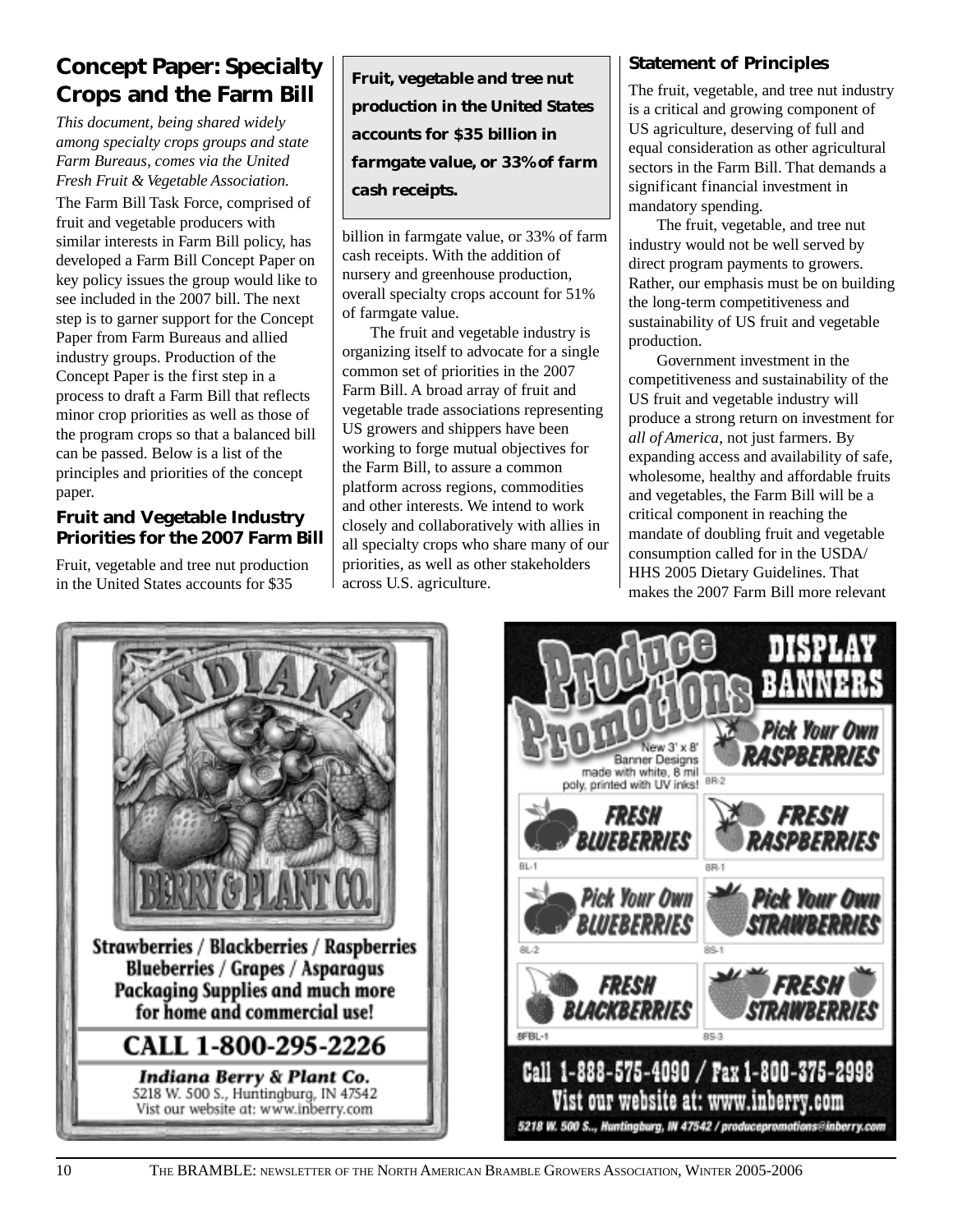*The fruit, vegetable, and tree nut industry is a critical and growing component of US agriculture, as deserving of full and equal consideration as other agricultural sectors in the Farm Bill.*

to every Congressional district in the country than ever before.

Government investment in this agriculture industry is required to create a fair, level playing field with international competitors who do not face the regulatory burdens of US producers. With the government's mandate that domestic producers must meet the very highest standards in environmental regulation, labor and other areas comes the responsibility to help those producers achieve cost-effective compliance. Without appropriate assistance US production will re-locate to less restrictive foreign growing areas.

Consumers in US export markets are increasingly demanding high value food products as their disposable income rises. A thriving and competitive US fruit, vegetable, and tree nut industry will support strong growth in export markets and improve our agricultural balance of trade. In order to realize the goal of increasing exports, it is critical that federal policy and resources support efforts to remove the many existing international trade barriers that continue to block US fruit, vegetable, and tree nut exports.

#### **Specific Farm Bill Priorities**

**Restrictions on Planting Flexibility –** We support this long-standing provision as a fundamental matter of equity among farmers. As long as some farmers receive direct payments from the government, they should not be allowed to plant crops on that subsidized land that compete with unsubsidized farmers.

**Nutrition Programs –** We support a strong new focus within the 2007 Farm Bill on increasing the access and availability of fruits and vegetables, particularly to children. We support expansion

of the school fruit and vegetable snack program, increased commodity purchases, higher allocation to the Department of Defense (DOD) Fresh program for schools, development of a new nutrition promotion program to assist producers in enhancing their markets, and a general requirement that USDA feeding programs and commodity purchasing comply with the 2005 Dietary Guidelines.

**State Block Grants –** We support an expansion of the State Block Grants for Specialty Crops program originally authorized in the Specialty Crop Competitiveness Act of 2004, and funded through appropriations in the FY06 Agricultural Appropriations bill. Due to the wide diversity and localized needs in specialty crop production, state departments of agriculture are uniquely able to assist local growers with the specific investments they need to increase competitiveness.

**International Trade –** We support programs to increase foreign market access, to increase funding for the Technical Assistance for Specialty Crops program, and creating a new Export Division within APHIS to attack with much greater vigor the real but too often hidden trade barriers facing our industry in SPS issues. We will also work with allies to seek continued support for the Market Access Program.

**Invasive Pests and Disease –** We support significant new investment in prevention of the unintentional introduction of plant pests and diseases. Investment in prevention is more cost-effective than mitigation.

**Research –** We support significant new investment in research for specialty crops, through both the National Research Initiative and programs within CSREES and ARS.

**Conservation Programs –** We support a mandatory allotment of funding for specialty crop production within EQIP similar to what currently exist for the livestock industry. We will work with all allies to expand general support for conversation programs.

**Unique Attributes of Specialty Crop Producers –** Due to the nature of highvalue specialty crop production, many

current Farm Bill programs and disaster programs are of limited benefit to specialty producers due to payment caps, limits on Adjusted Gross Income, limits on off-farm income even if integral to farming operations, etc. We support a thorough review of all farm programs to ensure that specialty crop producers have access to benefits comparable to other farmers, rather than being excluded or limited simply due to a higher cost of production.**※** 

*Contact the United Fresh Fruit & Vegetable Association at 1901 Pennsylvania Avenue, NW, Suite 1100, Washington, DC 20006, 202-303-3400, www.uffva.org. If you are interested in working with a NABGA committee on Farm Bill and related activities, contact the NABGA office.*

### **Strategies and Fungicides for Managing Gray Mold on Raspberries**

*Continued from page 9*

submittal to referred journals after the 2006 growing season.

A presentation entitled *Current Organic Efforts* included a discussion of this study and was delivered to 22 participants of an advanced training organic workshop. The study was also presented to 64 high school students as part of the Plant Scientist course for the Governor's School of Excellence. The Governor's School of Excellence is a five-week-long competitive program held during the summer on the Penn State college campus where high school students attend classes designed for them. A presentation entitled *Botrytis Fruit Rot and Management* will be delivered at the 2005 Western Pennsylvania Vegetable and Berry Growers Meeting and at the 2005 New England Vegetable & Fruit Conference. We plan on developing a presentation based on the two year results of this study next year.

*Each research project funded by the NABG Research Foundation submits a progress report at the end of the year. Reports are printed in* The Bramble *over the course of the year. This is the first of the reports from the 2005 projects.*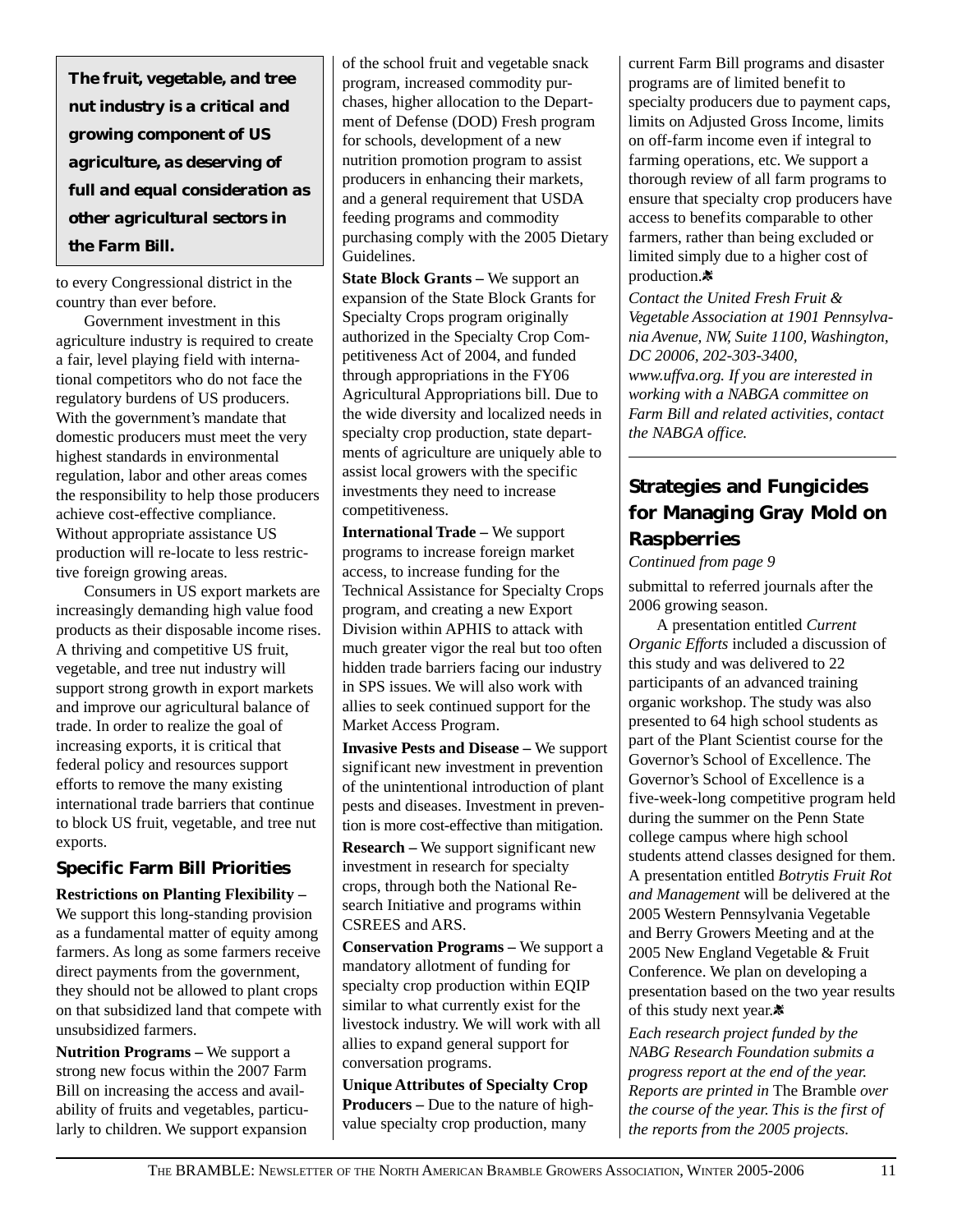### **Berries in Tunnels in the United Kingdom**

*The text below comes from "Tunnel Facts," a web site with a lot of information on using tunnels for small fruit growing as well as the state of the small fruit industry in the UK – 65 % of their small fruit production is now done in tunnels!*

The UK soft fruit industry is a rare British Agriculture success story. Total berry sales in the UK in 2003 were £310m and this year estimated to be £350m, rising to anticipated sales of £400m by 2006. Sales are progressing on average at plus 20% each year. This is a tremendous story with 70% of these annual sales being grown here in the UK.

Fifteen years ago this industry was simply a small six- to eight-week season with foreign imported fruit dominating our market. Significant steps have been made in co-operative marketing, new varieties and cultural practice, but without doubt the most influential reason for the growth and establishment of this industry has been the creation of temporary field scale tunnels.

Tunnels have been great – low cost, moveable from field to field, closable for early and late season production and fully vent able for mid season production. They have also nearly eliminated most wet weather type diseases, significantly



reduced pesticide use and enabled success with biological controls and generated huge full-time and seasonal employment. They are 100% recyclable, demanded by the supermarkets for providing continuity of supply and have created this one-third billion £ industry.

However, as crucial as they are to horticulture, they do create a visual impact on the landscape and we must work hard with neighbours and local councils to make then work for all concerned.<sup>\*</sup>

*Visit Tunnel Facts at www.tunnelfacts. co.uk/index.html. Many thanks to the Small Fruit Update: News & Opinions from Peerbolt Crop Management and Northwest IPM for flagging this site. To subscribe to the Small Fruit Update email anna@peerbolt.com or visit www.nwipm.info.*

### **Cane Blight of Blackberry** *Continued from page 5*

Old floricanes serve as a ready reservoir of inoculum for future infections, so destroy old canes each year by either burning or burying them. As an alternative, flail mowing of old canes which are pulled to the row middles may also help to destroy the inoculum; this works for other similar diseases of other fruit crops, but to date, research has not been specifically conducted with blackberries.

## **We Sell Micropropagated, Certified/Virus-Indexed Blackberry Plants**

*All Greenhouse Grown*

**Varieties Apache\* thornless Arapaho\* thornless Chickasaw\* Choctaw Chester thornless Illini Hardy Kiowa\* Navaho\* thornless Ouachita\* Shawnee Triple Crown thornless** \* Patented



### Jones Farms

**7094 Honeysuckle Lane, Bailey, NC 27807 252-235-3248 home 252-399-9844 mobile email: jonesfarmsnc@aol.com**

**4.** Practices which promote quick drying of the canopy will help to decrease infection. A weed-free strip under the canopy will also aid drying and air movement.

**5.** Avoid stressing plants, making sure that all nutrient and water requirements are met. Soil and tissue samples allow for accurate fertilization and pH assessments.

**Chemical Controls.** Fungicides should be applied after pruning each day to provide a protective barrier on the wound site until healing can occur. With proper pruning and use of fungicides, blackberries can be produced without cane blight, even in wet years. Contact your local county agent for specific chemical recommendations.

*A color fact sheet of this article, with additional photos, is posted on NABGA's website at* www.raspberryblackberry. com/ Webdocs/Cane%20Blight%20Fact %20Sheetii.pdf *(or go to the Members Only section, click on Resources and look under "Fact Sheets").*

**References.** Ellis, M. A., Kuter, G. A., and Wilson, L. L. 1984. Fungi that cause cankers on thornless blackberry in Ohio. *Plant Disease* 68:812-815.

Williamson, B. 1991. Cane blight. Pages 5-7 in: *Compendium of Raspberry and Blackberry Diseases and Insects.* M. A. Ellis, R. H. Converse, R. N. Williams, and B. Williamson., eds. APS Press, St. Paul, MN.

Drawing on page 3 is courtesy M.A. Ellis; drawing by Cindy Gray. Reprinted with permission from the *Compendium of Raspberry and Blackberry Diseases and Insects,* 1991, The American Phytopathological Society, St. Paul, MN.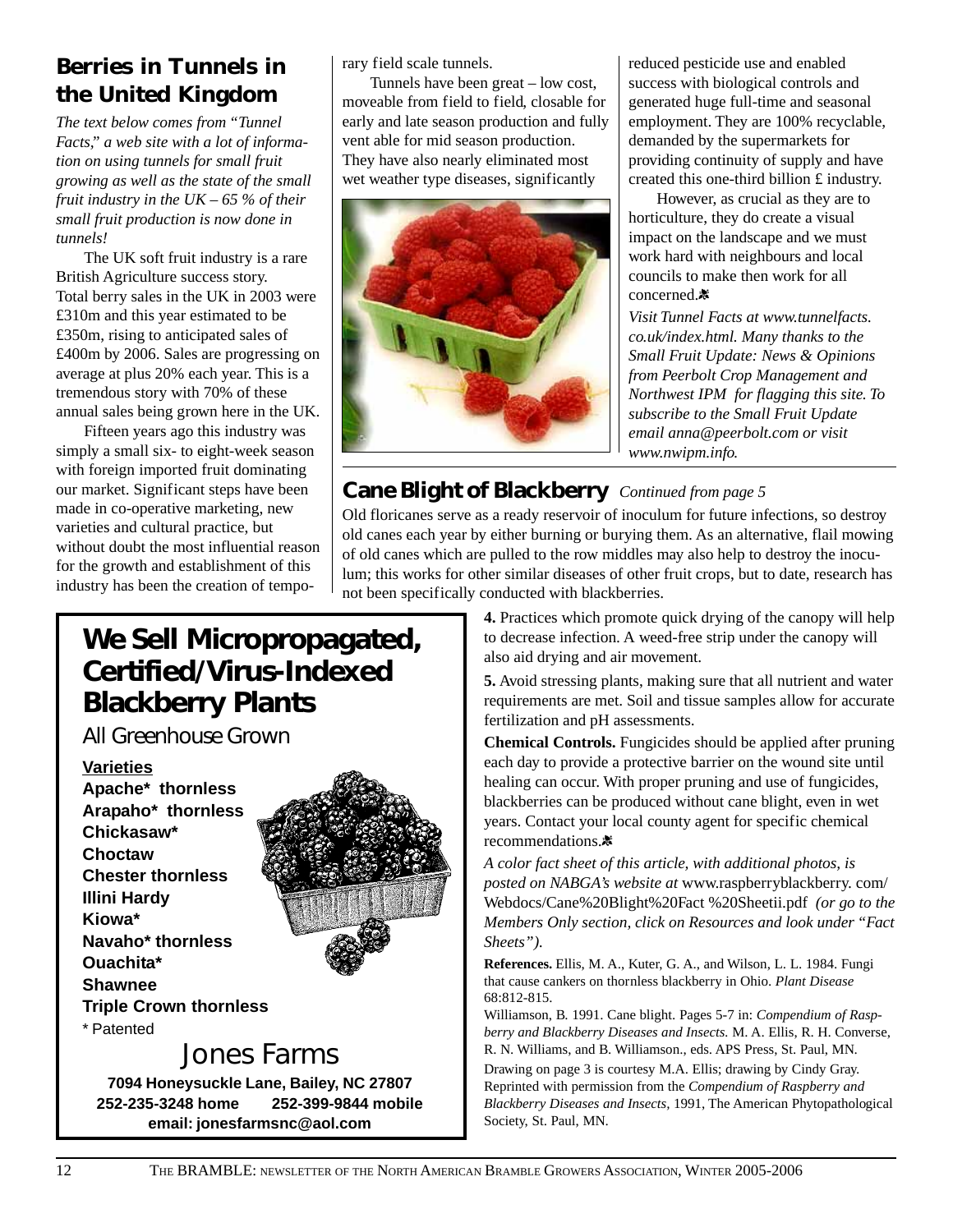### **Welcome, New Members!**

Please welcome the members listed to right to NABGA! These members have have joined NABGA since the last newsletter. The list above is formatted so you can clip or photocopy the page and fasten it into your membership directory. A new directory will be printed in Spring, 2006. A complete and up-to-date membership list can also be found in the Members Only section of our website.

### **Berry Weed Control in Review**

*By Tim Nourse, Nourse Farms* Weed control for strawberries and raspberries continues to be an important topic for commercial growers. Dr. Doug Doohan presented an excellent herbicide review at our Open House in August. The

following is a summary of his comments. There are three important components to any weed control program:

**Prepare your site** before planting strawberries and raspberries. By selecting a site the year before planting, you have the opportunity to observe what weed species will be a problem and treat the site accordingly to remove those weeds. Whether you plant a rotational crop such a sweet corn or a cover crop, your weed management can prevent a weed problem the following year.

**Identify the specific weeds that are most abundant** when choosing an herbicide program for your strawberry or raspberry planting. Several of the nowpredominant weeds that growers must deal with have specific herbicides and application timing necessary for control to work successfully. Of course, each state has a list of the labeled herbicides for your reference. There are several weed identification references available that are very helpful or consult with your state weed control specialist for proper identification.

**Choose the correct herbicide and time of application** of that herbicide to best control your target weeds, based on your weed pressure. Consult your state recommendations for labeling and the weeds controlled.

#### **Larry Cantrell USDA-NCRS**

311 Torrington Rd. West Union, SC 29696 Phone: 843-665-7616 w larry.cantrell@sc.usda.gov

**Johnny & Joy Crumbley Cogdell Berry Farm** 9625 Cogdell Rd. Homerville, GA 31634 Phone: 912-487-3374 w 912-218-0153 c Fax: 912-487-2629

**Paul Demuth, Jr Diamond "D" Farms** 11115 Stanley Rd. Vermilion, OH 44089 Phone: 440-967-9548 h pdemuthjr@centurytel.net

**Shelly and Paul Detwiler Detwiler Veggie Farm and Berries Too** 11471 Watkins Rd. Marysville, OH 43040 Phone: 937-642-4843 h 937-243-0635 c detwilerveggies@mindspring.com

#### **Richard A. Dinges**

**Tunjpa Ranch** 2490 E. 1700 S. Gooding, ID 83330 Phone: 208-934-9259 h 208-539-7259 c

#### **Bob Massee**

1309 Bethel Rd. Tiger, GA 30576 Phone: 706-782-3290 w 706-782-3515 h

#### **H. Paul Thompson, Jr. Hillside Acres**

1800 Springhill Rd. Staunton, VA 24401 Phone: 40-886-5945 h Fax: 540-885-3868

#### **Joseph R. Violette**

**Violette Farms** 6220 Settlers Trail Stanfield, NC 28613 Phone: 704-888-3502 h 704-617-6503 c violett@bellsouth.net

**Ed Yeager** RR 5, Box 378 Bloomfield IN 47424 Phone: 812-825-6989 hawkavn@ixnetcom.com

*The article then lists a number of herbicides that can be used in fall. We only have room for a few points from this list. Note that these may apply to strawberries, not brambles. Be sure to check state recommendations.*

**• Devrinol** – (Pre-emergent) Controls annual grasses, suppresses nutgrass and will suppress some other weeds. It may also be applied in spring, after planting.

**• Spartan** – (Pre-emergent) A newer herbicide labeled for use as a control of broadleaf weeds, specifically common groundsel, lambsquarters, pigweed, pineapple weed and others.

**• Stinger** – (Post-emergent) A new 24C label in several states, Stinger controls a group of difficult to control weeds, including thistle, clovers, dandelion, groundsel, red sorrel plus several others. The label stresses several other considerations:

• Minor leaf cupping may occur

- Apply with 20-75 gals. of water per acre
- Do not apply within 6-8 hours of rainfall

• Do not apply when the ground is frozen As Stinger is a post-emergence broadleaf weed control, best results will be achieved when some fall dormancy has occurred to harden off the plants, but not after extensive frosts have damaged the weed tissue, resulting in less take up of the Stinger. Stinger is a 2,4–D type of compound. **• Sinbar** – (Pre-emergent). A standard weed control that works well for fall application. **• Poast or Select –** (Post-emergent). For control of perennial grass – early fall is a good time to control perennial grasses, before extensive frost damages the tissue. The newer SELECT appears to be more effective in controlling perennial grasses than the other materials. If control is not completed in the fall, spring application works well, but you need to wait until grass growth is at least 4 - 6" high which is usually later in the spring and more difficult to schedule.

**• Dacthal** – (Pre-emergent) Applied only in the early spring, Dacthal is an old herbicide that controls oxalis from seed. It also controls chickweed, annual grasses and other weeds.

*From the online newsletter of Nourse Farms. Visit www.noursefarms.com/ to see the complete newsletter and to subscribe.*